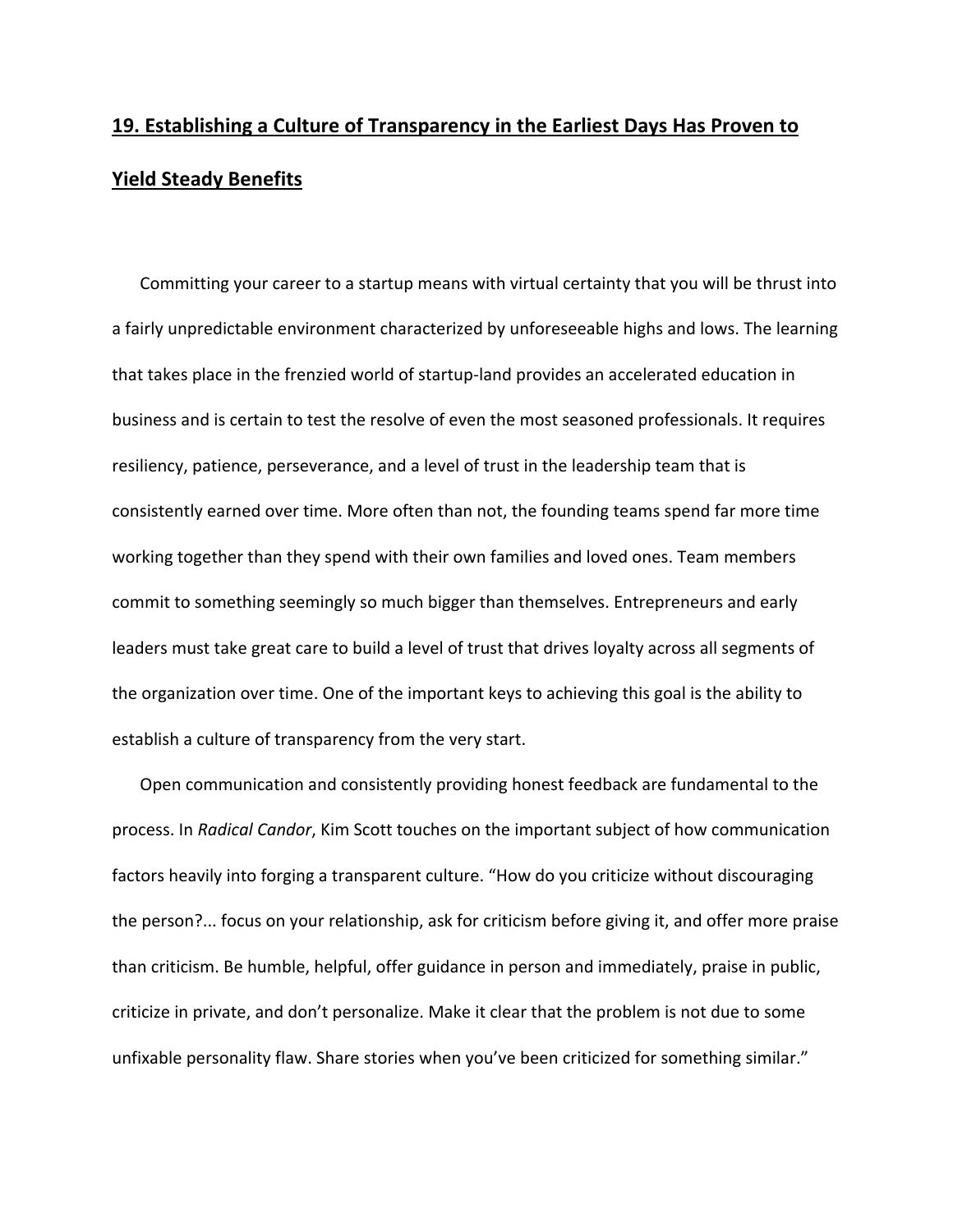The news is not always great but being honest and transparent on all fronts will help avoid unwelcomed surprises to the troops who are making sacrifices daily for the good of the team. Keep the team up‐to‐date on the status of key customer engagements, rounds of funding, and any strategic dialogue underway between partners or potential suitors when it makes sense. Never lose sight of the fact that each employee is heavily invested in the company's success. Use setbacks as a rallying cry and an opportunity to forge tighter bonds company‐wide.

It is not uncommon for newer members of the team to feel intimidated or lack confidence in approaching the leadership team with their thoughts and suggestions. Yet, a culture of transparency encourages that dialogue which can be enabled in creative, efficient ways. Scott details one successful approach that eBay employed in its early days. "Employees should have an organized system for suggestions and complaints. Michael Dearing, who defined Product Marketing at eBay in 2002, used a simple, but effective technique for getting people to criticize him. He put an orange box with a slit on the top in a high-traffic area so that people could drop questions or feedback into it. At his all‐hands meeting, he'd reach into the box and answer off the cuff…he was always amazingly respectful and took on each question thoughtfully." This willingness to openly accept criticism and consider ideas that may run counter to the company's current path gives every employee a voice further strengthening a culture built on trust.

Ohio State University's Fisher College of Business led a study published in the *Journal of Management* in 2004 as detailed in Dov Seidman's *Why How We Do Anything Means Everything*. The findings suggest that "a willingness to take blame and offer amends may be necessary to help repair a loss of trust in a business relationship. Cynicism exists, in all its